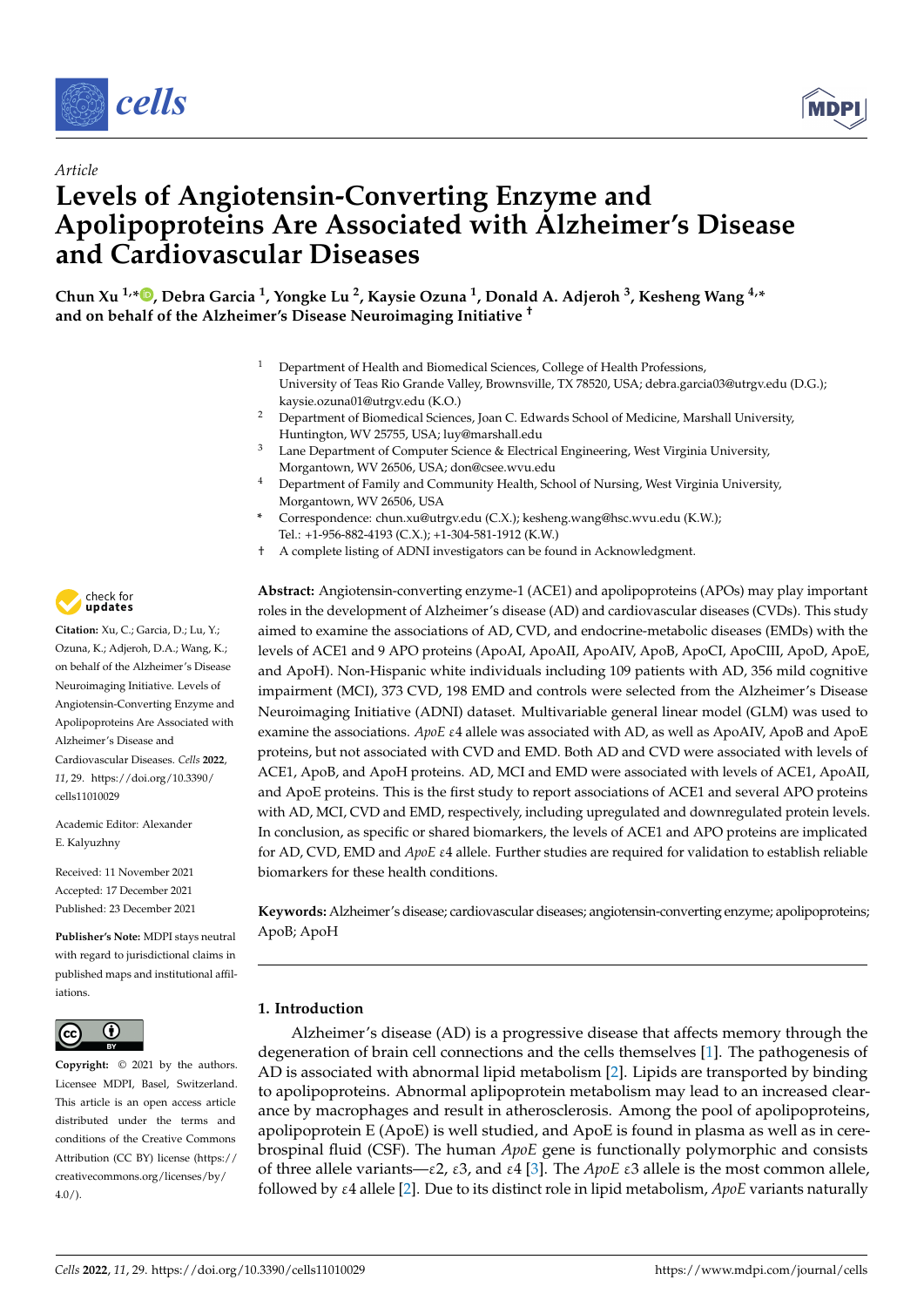influence cholesterol transport and homeostasis. The relation between *ApoE* ε4 and CVD might also determine the risk and prevalence of dementia [\[4\]](#page-10-3). ApoE absence results in a spike in the plasma cholesterol levels, and the start of atherosclerosis [\[5\]](#page-10-4). Indeed, over 60% of people with AD have at least one *ApoE* ε4 allele [\[6\]](#page-10-5). ApoE is detected in the brain [\[7\]](#page-10-6) and is synthesized at several tissues, and secreted in a variety of cells, and because of its avidity for lipids, it can be secreted in a lipid-poor form [\[8\]](#page-10-7). Functions of ApoE involve cholesterol efflux, more specifically involved in cholesterol-loaded macrophage foam cells, and other atherosclerosis-relevant cells [\[9\]](#page-10-8). Therefore, *ApoE* gene is a potential candidate gene, not only for AD, but also for CVD. However, there is limited study of *ApoE* genetic variants in association with the level of other apolipoproteins (APOs).

Increased studies suggested shared risk factors, pathophysiology and clinical presentations among three common diseases, AD, CVD and endocrine-metabolic diseases (EMD) [\[10\]](#page-10-9). Susceptibility to metabolic disturbances and the response to disease are determined by the variations in the genes that code for APOs, including their receptors and their interaction with the environment [\[11\]](#page-10-10). CVD is characterized by vessels and atherosclerosis. In CVD, certain *ApoE* genotypes are responsible for initiating the synthesis in microphages that also cause the formation of high density-like lipoproteins that affect the cholesterol transport to the liver in reverse [\[12\]](#page-10-11). Receptors on apolipoproteins serve not only as risk factors for CVD and causes for degeneration of the central nervous system (CNS), but also serve to control lipid metabolism [\[13\]](#page-10-12), including EMDs, which have been associated with immune system imbalance and in endothelial dysfunction that leads to the impaired control of constricted blood vessels and contributes to the pathogenesis of both CVD and EMD [\[14\]](#page-10-13). It is well established that the ApoE protein is associated with processes of lipid metabolism, possibly involved several diseases [\[8\]](#page-10-7).

Various studies show shared physiological, pathology and clinical manifestations among AD, CVD, and EMD, while risk factors associated with CVD and a cluster of EMD significantly influence the incidence of AD. For example, imbalanced blood cholesterol levels linked to metabolic disorders have been associated with the risk for AD [\[15\]](#page-11-0). Furthermore, the *ApoE* ε4 allele is associated with AD, so cholesterol association with APOs is correlated. Genes, environmental factors, and their complex interactions contribute to the development of chronic, multi-factorial health conditions such as AD, CVD, or EMD. Most importantly, studies report shared *ApoE* ε4 allele among several chronic health conditions, including AD, CVD, and metabolic phenotypes [\[16\]](#page-11-1). *ApoE* ε4 allele increases the risk of coronary heart disease by approximately 40% [\[17\]](#page-11-2). The result of a stimulation between gene-environment interaction would be minor metabolic abnormalities in AD that could only be measured through a given period [\[18\]](#page-11-3).

There are limited studies in the associations of biomarkers (e.g., APO protein levels) with AD, CVD, EMD and *ApoE* gene [\[19\]](#page-11-4). The pathogenesis of AD and CVD involves the accumulation of an amyloid-beta (Aβ) peptides [\[20\]](#page-11-5). Angiotensin-Converting Enzyme-1 (ACE1) has been suggested to play a direct role in regulating the degradation of  $\mathbf{A}\beta$ , a recent cross-sectional regression analysis concluded that ACE protein level and CSF activity were significantly lower in subjects with AD therefore strengthening the hypothesis that ACE degrades Aβ [\[21\]](#page-11-6). The deposition of Aβ causes tissue inflammation and organ dysfunction, including the brain and the heart [\[22\]](#page-11-7). The results of a recent study suggest that subclinical cardiac involvement in AD is likely associated with A $\beta$  [\[23\]](#page-11-8). One connection between *ApoE* gene and Aβ is that ApoE is a factor that influences the outcome of Aβs latency in the extracellular space [\[24\]](#page-11-9). Since APOE4 is the most unstable member of the three isoforms, it is known to have poor cholesterol delivery to neurons and is involved in the accumulation of Aβ aggregation. A more detailed analysis of this interaction would show that ApoE binds to at least 3 of the receptors in the CNS. The receptors that can result in the attachment with ApoE protein would be the low-density lipoprotein receptor (LDL-R), very low-density lipoprotein receptor (VLDL-R), and low-density lipoprotein like receptor (LRP) [\[25\]](#page-11-10). An earlier study showed that the *ApoE* ε4 allele is associated with coronary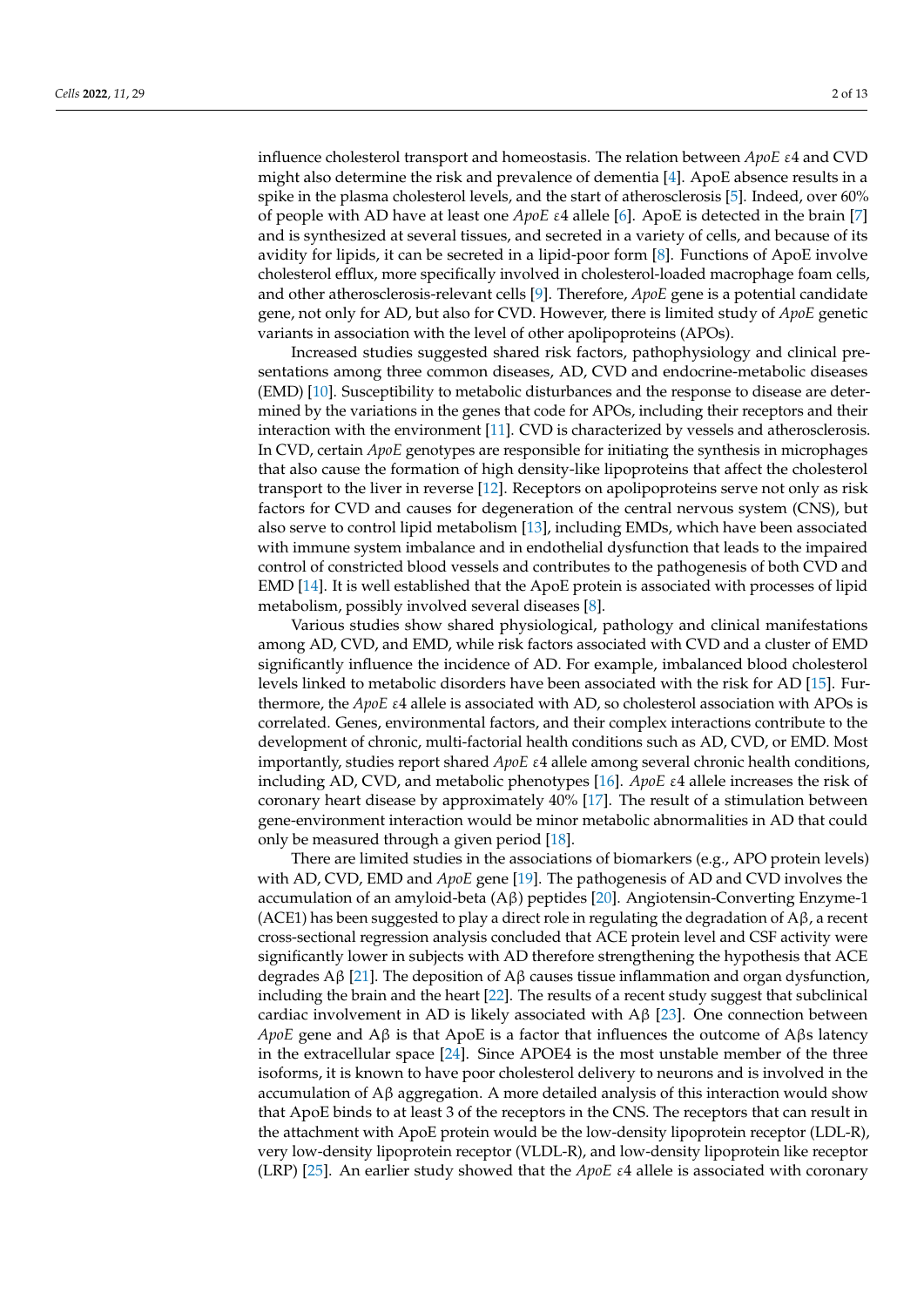atherosclerosis in AD patients due to the emergence of the angiotensin-converting enzyme DD genotype (*ACE*-DD), which is increased as the patient ages [\[26\]](#page-11-11).

Another key biomarker is ACE enzyme. The *ACE* gene has become one of the most researched candidate genes for its influence on the risk for hypertension, along with cardiovascular diseases [\[27\]](#page-11-12). Moreover, ACE is also responsible for converting angiotensin I to angiotensin II, and increased levels of angiotensin II cerebrovascular constriction and damage lead to an increased risk of AD [\[28\]](#page-11-13). Moreover, APOs also show association with AD, CVD, and EMD [\[29\]](#page-11-14). More specifically, apolipoprotein B (Apo-B) may be involved in the pathophysiology of AD and CVD; however, there is limited study on this potential involvement [\[30\]](#page-11-15). Atherosclerosis is known to be the most common contributor to CVD, and all the atherogenic lipoproteins have a single Apo-B molecule as their structural protein [\[31\]](#page-11-16). It has been shown that serum Apo-B, as one biomarker, is a strong predictor of CVD [\[32\]](#page-11-17) and could play a role in regulating physical function in addition to indirectly impacting the lipid profile [\[30\]](#page-11-15).

Given the potential links of these protein levels with the diseases discussed above, we hypothesized that levels of ACE1 enzyme and APO proteins, as potential biomarkers may be involved in the developments of AD, CVD and EMD via abnormal cholesterol efflux, cholesterol transport, immune system imbalance and/or in endothelial dysfunction. However, there has been limited, at times contradictory, studies on the interplay between *ApoE* alleles and the levels of these ten proteins (one ACE1, nine APOs; namely, ApoAI, ApoAII, ApoAIV, ApoB, ApoCI, ApoCIII, ApoD, ApoE, and ApoH) with AD, CVD, and EMD. Therefore, the aim of the present study is to examine the associations of *ApoE* gene, AD, CVD and EMD with the levels of ACE1 and the nine APOs.

#### **2. Materials and methods**

## *2.1. Study Subjects*

Data used in the preparation of this article were obtained from the Alzheimer's Disease Neuroimaging Initiative (ADNI) database (adni.loni.usc.edu, accessed on 17 May 2021). The ADNI was launched in 2003 as a public-private partnership. The primary goal of ADNI has been to test whether serial magnetic resonance imaging (MRI), positron emission tomography (PET), other biological markers, and clinical and neuropsychological assessments can be combined to measure the progression of mild cognitive impairment (MCI) and early AD. The ADNI study began in 2004 as a multicenter that provides services to the United States and Canada. The ADNI is an ongoing, longitudinal, multicenter study designed to develop clinical, imaging, genetic, and biochemical biomarkers for the early detection and tracking of AD. For this study, the merged data were used from several components of ADNI. There was an Institutional Review Board exemption for current study due to secondary data analysis.

## *2.2. Measures*

Demographic variables included age, gender, and educational levels. Gender was self-reported as either male or female. Age and education were continuous variables in years. All individuals in the present study are non-Hispanic white. AD was diagnosed using NINCDS/ADRDA criteria for probable AD [\[33\]](#page-11-18). There were 109 individuals with AD, 356 with MCI, and 53 with cognitive normal (CN) as control subjects. CVD and EMD were from data (MedHist) in ADNI. Diagnoses for 373 CVD and 198 EMD were based on self-reported on CVD and EMD were defined as Yes (with CVD or EMD disease histories, respectively) or No (without these two disease histories, respectively) (Table [1\)](#page-3-0).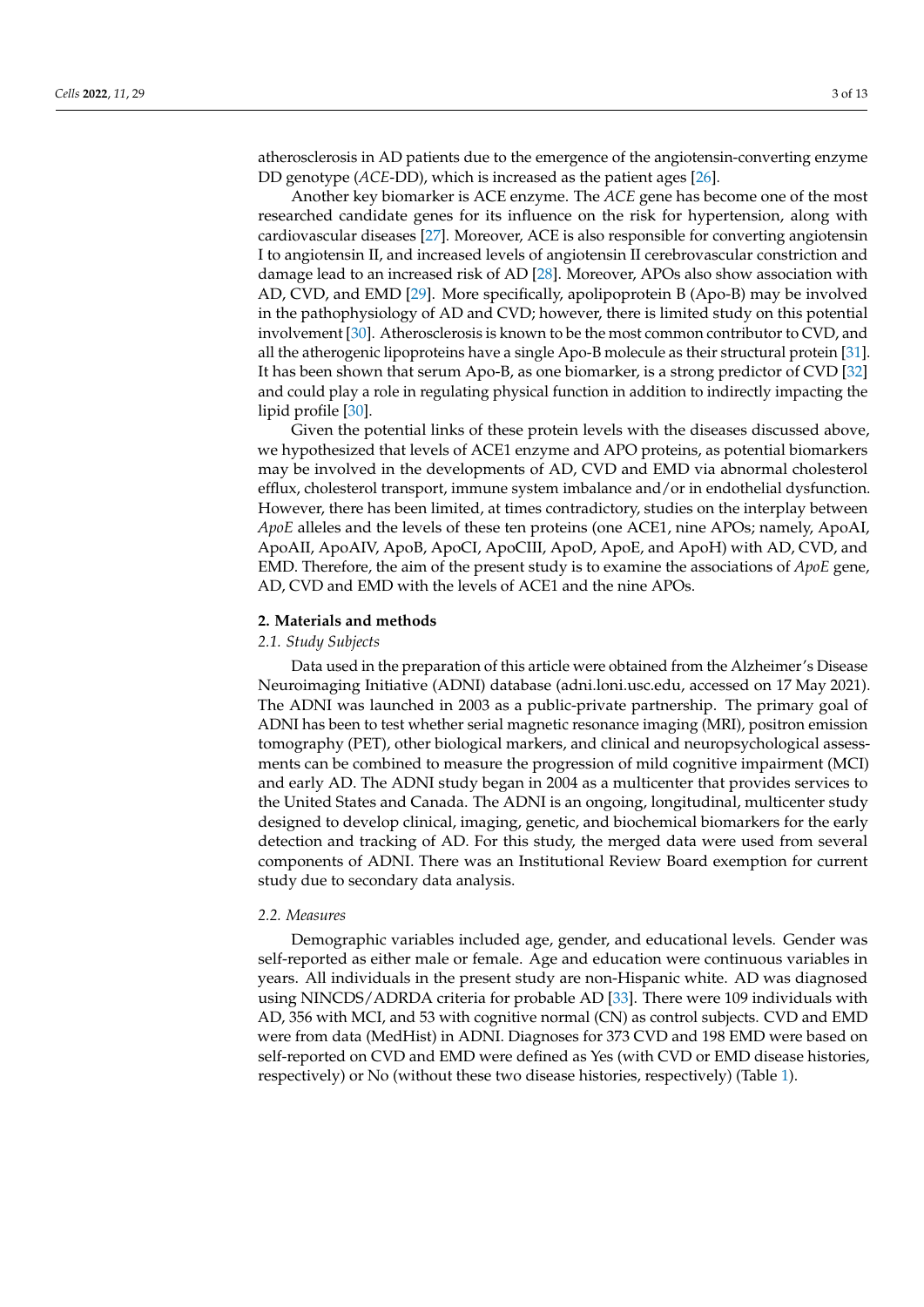| Variable       | AD vs. MCI vs. CN<br>Mean $+$ SD<br>or Count     | $F/\chi^2$ , p       | <b>CVD vs. Non-CVD</b><br>$Mean + SD$<br>or Count | $t/\chi$ 2, p     | <b>EMD</b> vs. Non-EMD<br>$Mean + SD$<br>or Count | $t/\chi^2$ , p     |
|----------------|--------------------------------------------------|----------------------|---------------------------------------------------|-------------------|---------------------------------------------------|--------------------|
| N              | $109$ vs. $356$ vs. $53$                         |                      | 373 vs. 145                                       |                   | 198 vs. 320                                       |                    |
| Age            | $74.9 \pm 8.0$<br>$75.1 \pm 7.3$<br>$75.4 + 5.7$ | 0.09, 0.9176         | $75.4 + 7.2$<br>$74.3 + 7.7$                      | 1.60, 0.1099      | $75.5 \pm 6.9$<br>$74.8 \pm 7.6$                  | 1.08, 0.2820       |
| Gender         |                                                  |                      |                                                   |                   |                                                   |                    |
| Male           | 64 vs. 232 vs. 28                                | 3.86, 0.1449         | 244 vs. 80                                        | 4.68, 0.0306      | $115$ vs. $209$                                   | 2.73, 0.0984       |
| Female         | 45 vs. 124 vs. 25                                |                      | $129$ vs. $65$                                    |                   | 83 vs. 111                                        |                    |
| Edu            | $15.2 + 3.1$<br>$15.7 \pm 3.0$<br>$15.9 + 2.7$   | 1.55, 0.2134         | $15.5 \pm 3.0$<br>$15.9 + 2.8$                    | $-1.17$<br>0.2407 | $15.5 \pm 3.0$<br>$15.7 + 2.9$                    | $-0.82,$<br>0.4141 |
| ApoE ε4 allele |                                                  |                      |                                                   |                   |                                                   |                    |
| $\theta$       | 36 vs. 164 vs. 49                                | $52.28$ , < $0.0001$ | 177 vs. 72                                        | 0.20, 0.6524      | 98 vs. 151                                        | 0.26, 0.6095       |
| $1+$           | 73 vs. 192 vs. 4                                 |                      | 196 vs. 73                                        |                   | 100 vs. 169                                       |                    |

<span id="page-3-0"></span>**Table 1.** Descriptive statistics.

Abbreviations: AD: Alzheimer disease; CN: Cognitive normal; MCI: Mild cognitive impairment; CVD: Cardiovascular Disease, non-CVD; EMD: Endocrine-metabolic diseases, non-EMD; SD: Standard deviation. *p* value is based on Chi-square test or F test or t test in ANOVA. Due to missing values, the total number for some variables was less than 518.

The data of *APOE-ε4* genotypes were extracted from the ADNI database. APOE genotyping was performed on DNA samples obtained from subjects' blood, using an APOE genotyping kit. The two SNPs characterizing *APOE* ε2/ε3/ε4 status (rs429358 and rs7412) were genotyped separately and merged with the array data sets. *ApoE ε4* carriers were defined as individuals with at least one ε4 allele (ε4/ ε4 designated as *ApoE-ε4*-2, ε4/ ε3 or ε4/ ε2 as *ApoE-ε4*-1+), while non-carriers were defined as individuals with no ε4 allele (*ApoE ε4*-0) (Table [1\)](#page-3-0).

The data on ACE1 and APOs were from a subset of "Biomarkers Consortium Plasma Proteomics Project RBM multiplex data" in ADNI. In the present study, we selected 10 proteins, namely, ACE1 and 9 APO proteins (ApoAI, ApoAII, ApoAIV, ApoB, ApoCI, ApoCIII, ApoD, ApoE, and ApoH). After merging demographic variables, AD diagnosis, medical history variables, APOE4 genotypes and protein data, the total sample size is 518 (Table [1\)](#page-3-0), including 109 with AD, 356 with MCI, and 53 with CN (cognitive normal). There are a total of 373 patients with CVD, 145 subjects without CVD (called non-CVD), as well as 198 patients with EMD and 320 subjects without EMD (called non-EMD).

### *2.3. Statistical Methods*

The categorical variables were presented in their raw values along with the proportions for categorical variables. Continuous variables such as age and education are presented in the form of mean  $\pm$  SD. Chi-square test was used to examine the associations of categorical variables with AD diagnosis, CVD, and EMD. One-way ANOVA was performed to determine differences in continuous variables among AD diagnosis, CVD, and EMD status.

The distributions of protein levels may be skewed. The Z score was computed for each protein using the mean and standard deviation. Values with a Z score greater than 3.5 or less than −3.5 were considered as possible outliers [\[34\]](#page-11-19). After removing outlier individuals, respective skewness and kurtosis values for each of the 10 proteins were within  $(-2, 2)$ , indicating closeness to normal distributions. The histograms of Z scores for two proteins are presented in Figures [1](#page-4-0) and [2,](#page-4-1) respectively.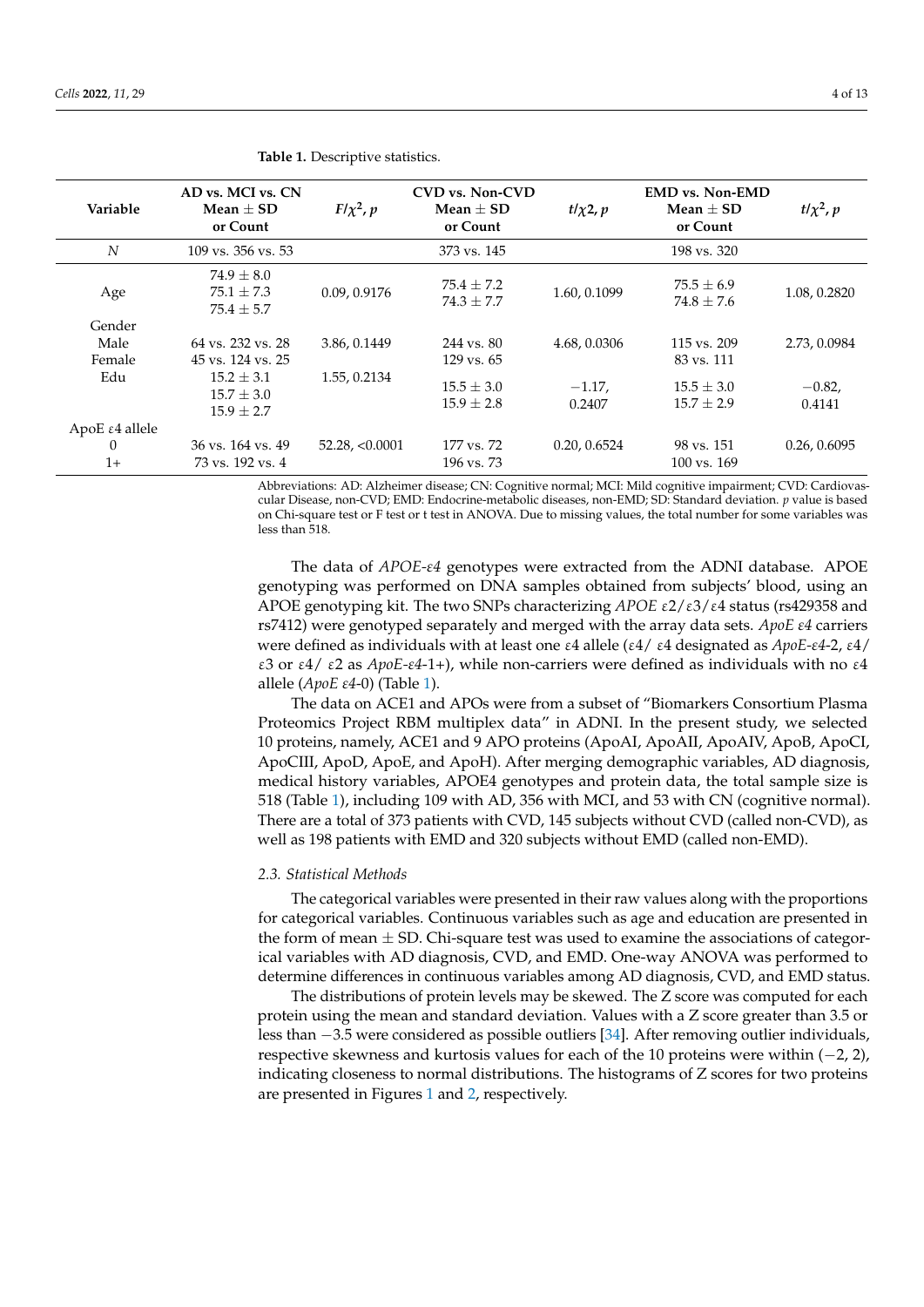<span id="page-4-0"></span>

**Figure 1.** Histogram of angiotensin-converting enzyme 1 (ACE1) with normal curve, based on Z score.

<span id="page-4-1"></span>

**Figure 2.** Histogram of ApoB with normal curve based on Z score.

Pearson and Spearman correlations were computed to test associations among 10 proteins using the Z scores. To further analyze the relationships among the ten proteins, the VAR-CLUS procedure in SAS 9.4 (SAS Institute, Cary, CA, USA) was used to explore the potential clusters of variables with strong correlations with each other within a cluster, and weak correlations, with variables in other clusters [\[35\]](#page-11-20).

Independent samples *t* test was used to compare the means in each of the ten proteins between two groups with respect to AD vs. CN, MCI vs. CN, CVD vs. non-CVD, EMD vs. non-EMD, and *ApoE* ε4-1+ vs. *ApoE* ε4-0. Then, the multivariable general linear model (GLM) was used to examine the associations of *ApoE* genotypes, AD, CVD, and EMD with each of the 10 proteins, adjusted for age, gender and education. All statistical analyses were performed using SAS (version 9.4).

## **3. Results**

#### *3.1. Descriptive Statistics*

Age, gender, and education level were not associated with AD diagnosis ( $p = 0.9176$ , 0.1449 and 0.2134, respectively), however, a significant association was observed of *ApoE*  $\varepsilon$ 4 allele with AD diagnosis ( $p < 0.0001$ ) (Table [1\)](#page-3-0). There were no significant associations between CVD diagnostic status and age, education level, and *ApoE* ε4 allele, but a significant difference was observed between gender and CVD diagnosis ( $p = 0.0306$ ). There was no association of EMD diagnosis with age, gender, education, and *ApoE* ε4 allele.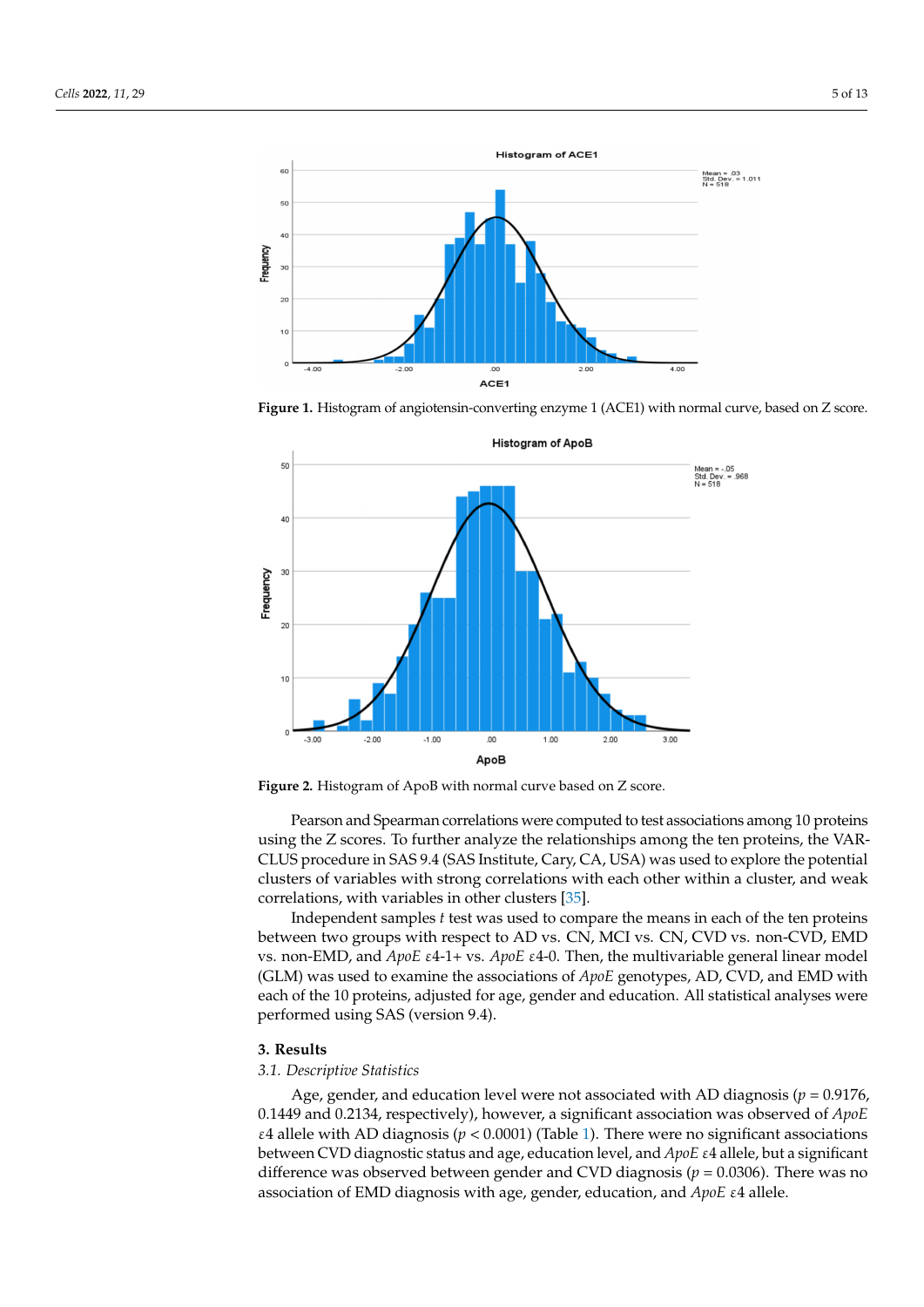## *3.2. Correlation Analysis and Variable Cluster Analysis*

Pearson and Spearman correlation coefficients for 10 proteins are presented in Table [2.](#page-5-0) A total of 10 proteins were clustered into four clusters (Figure [3\)](#page-5-1): ApoAII, ApoCI, ApoCIII, and ApoE (cluster 1), ApoB and ApoH (cluster 2), ACE1 (cluster 3), and ApoAI, ApoAIV and ApoD (cluster 4). Four clusters could explain 60.5% of the total variance. Table [2](#page-5-0) displays the strong correlation between variables of ten proteins within clusters.

| Variable | ACE1                | ApoAI     | ApoAII                       | ApoAIV           | ApoB                | ApoCI              | ApoCIII            | ApoD               | ApoE             | ApoH             |
|----------|---------------------|-----------|------------------------------|------------------|---------------------|--------------------|--------------------|--------------------|------------------|------------------|
| ACE1     | $\mathbf{1}$        | $-0.0567$ | 0.0818                       | 0.1056           | 0.0039              | $-0.0381$          | 0.0914             | $-0.0021$          | 0.0375           | 0.0235           |
|          |                     | 0.1976    | 0.0629                       | 0.0162           | 0.9291              | 0.3870             | 0.0377             | 0.9626             | 0.3949           | 0.5936           |
| ApoAI    | $-0.0515$<br>0.2418 |           | 0.3045(r)<br>< 0.0001<br>(p) | 0.1378<br>0.0017 | $-0.0941$<br>0.0323 | 0.4660<br>< 0.0001 | 0.1845<br>< 0.0001 | 0.3811<br>< 0.0001 | 0.1096<br>0.0126 | 0.0150<br>0.7328 |
| ApoAII   | 0.1004              | 0.3062    | $\mathbf{1}$                 | 0.0094           | 0.1424              | 0.5758             | 0.4626             | $-0.0683$          | 0.2354           | 0.2035           |
|          | 0.0222              | < 0.0001  |                              | 0.8302           | 0.0012              | < 0.0001           | < 0.0001           | 0.1204             | < 0.0001         | < 0.0001         |
| ApoAIV   | 0.1055              | 0.1612    | $-0.0139$                    | 1                | 0.0410              | $-0.0142$          | 0.0446             | 0.1037             | $-0.0119$        | 0.0752           |
|          | 0.0163              | 0.0002    | 0.7562                       |                  | 0.3518              | 0.7471             | 0.3112             | 0.0182             | 0.7870           | 0.0874           |
| ApoB     | $-0.0223$           | $-0.1117$ | 0.1317                       | 0.0198<br>0.6536 |                     | 0.2989             | 0.2126             | 0.0156             | 0.2269           | 0.2044           |
|          | 0.6128              | 0.0109    | 0.0027                       |                  |                     | < 0.0001           | < 0.0001           | 0.7227             | < 0.0001         | < 0.0001         |
|          | $-0.0199$           | 0.4548    | 0.5698                       | $-0.0294$        | 0.2815              | 1                  | 0.5908             | 0.1934             | 0.4515           | 0.2111           |
| ApoCI    | 0.6519              | < 0.0001  | < 0.0001                     | 0.5037           | < 0.0001            |                    | < 0.0001           | < 0.0001           | < 0.0001         | < 0.0001         |
| ApoCIII  | 0.0930              | 0.1845    | 0.4820                       | 0.0089           | 0.1951              | 0.6041             |                    | $-0.0242$          | 0.4438           | 0.2170           |
|          | 0.0343              | < 0.0001  | < 0.0001                     | 0.8396           | < 0.0001            | < 0.0001           |                    | 0.5831             | < 0.0001         | < 0.0001         |
| ApoD     | 0.0021              | 0.3740    | $-0.0799$                    | 0.1270           | $-0.0204$           | 0.1817             | $-0.0216$          | $\mathbf{1}$       | 0.1151           | 0.0756           |
|          | 0.9620              | < 0.0001  | 0.0689                       | 0.0038           | 0.6430              | < 0.0001           | 0.6242             |                    | 0.0087           | 0.0857           |
| ApoE     | 0.0381              | 0.1077    | 0.2637                       | $-0.0425$        | 0.2303              | 0.4518             | 0.4503             | 0.1305             | 1                | 0.1419           |
|          | 0.3867              | 0.0142    | < 0.0001                     | 0.3340           | < 0.0001            | < 0.0001           | < 0.0001           | 0.0029             |                  | 0.0012           |
| ApoH     | 0.0481              | $-0.0047$ | 0.2453                       | 0.0753           | 0.1743              | 0.1998             | 0.2529             | 0.0038             | 0.1366           |                  |
|          | 0.2744              | 0.9154    | < 0.0001                     | 0.0869           | < 0.0001            | < 0.0001           | < 0.0001           | 0.9320             | 0.0018           | 1                |

<span id="page-5-0"></span>**Table 2.** Correlation analysis of ten proteins.

Above the diagonal is the Pearson correlation coefficient; below the diagonal is Spearman correlation coefficient. Lower value in each cell denotes the *p*-value.



<span id="page-5-1"></span>Name of Variable or Cluster

**Figure 3.** Variable cluster analysis of ten proteins.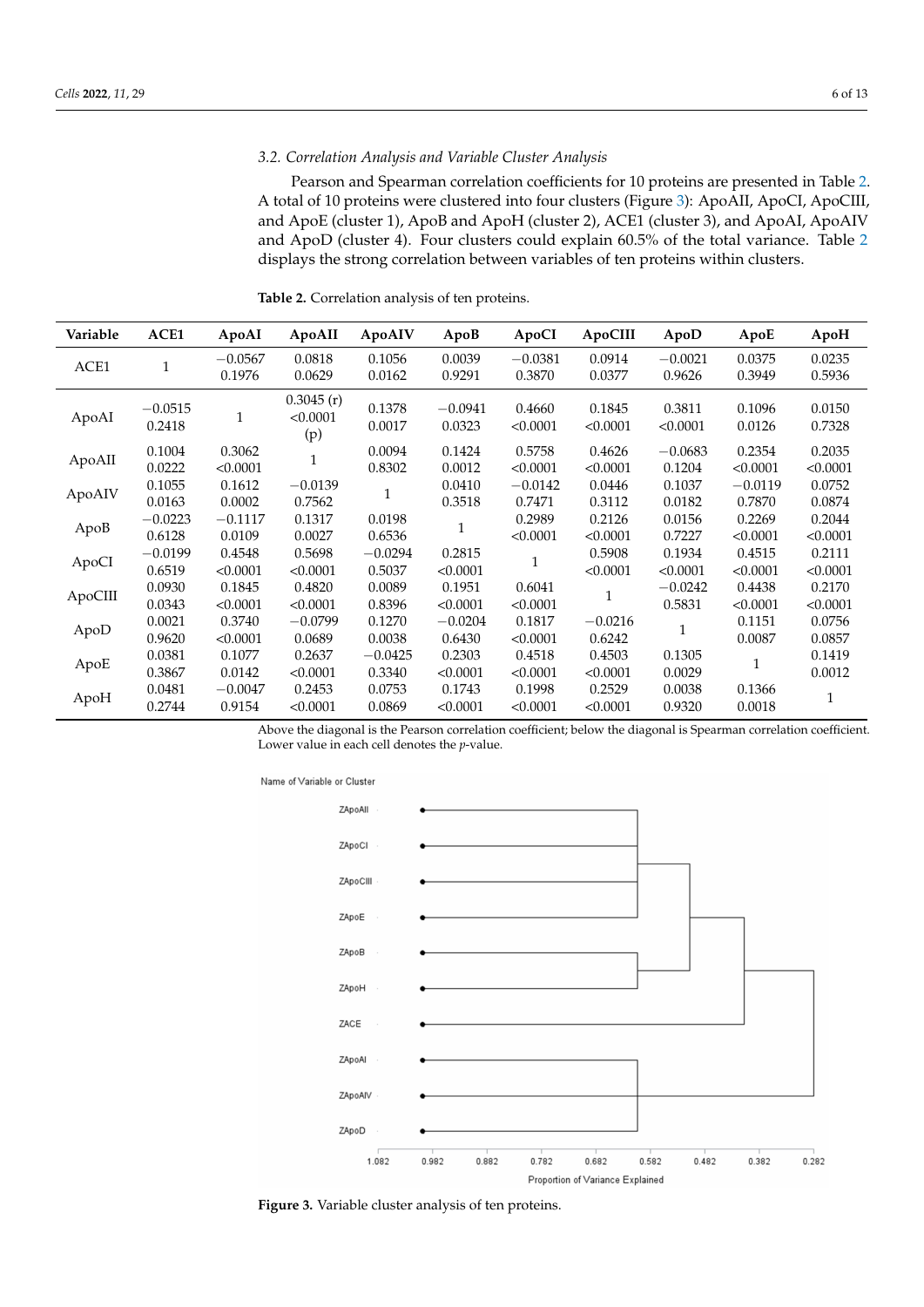## *3.3. Comparison of Means Using Independent Samples t Test*

Initial analysis was performed to compare means between two groups of each of the 10 proteins using independent *t* test without adjusting for potential covariates. Results are shown in Table [3.](#page-6-0) There were significant differences between AD and CN in several biomarkers, including ACE1, ApoAII, ApoB, ApoCIII, ApoE and ApoH (*p* values < 0.05, Table [3\)](#page-6-0). Similarly, there were significant differences between MCI and CN in several biomarkers, namely, ACE1, ApoAII, ApoAIV, ApoCI, ApoCIII, ApoD and ApoE. Between CVD and non-CVD, significant differences were observed in four biomarkers, namely, ACE1, ApoAI, ApoB, and ApoH. Additionally, there were significant differences in ApoAII and ApoD between EMD and non-EMD. Moreover, statistically significant differences were found between *ApoE* ε4 allele(s) in ApoB and ApoE proteins.

<span id="page-6-0"></span>**Table 3.** Comparison of means using independent samples *t*-test.

| Variable | AD vs.CN<br>t, p  | <b>MCI</b> vs. CN<br>t, p | CVD vs. non-CVD<br>t, p | <b>EMD</b> vs. Non-EMD<br>t, p | ApoE $\varepsilon$ 4-1+ vs 0<br>t, p |  |
|----------|-------------------|---------------------------|-------------------------|--------------------------------|--------------------------------------|--|
|          |                   |                           |                         |                                |                                      |  |
| ACE1     | $-2.64, 0.0085$   | $-2.67, 0.0077$           | 4.59, < 0.0001          | 2.39, 0.0174                   | $-0.72, 0.4724$                      |  |
| ApoAI    | 0.84, 0.4030      | $-0.57, 0.5681$           | $-2.22, 0.0266$         | $-0.65, 0.5186$                | $-1.55, 0.1219$                      |  |
| ApoAII   | $-4.43, < 0.0001$ | $-6.17, < 0.0001$         | 0.42, 0.6752            | 2.43, 0.0156                   | $-1.84, 0.0661$                      |  |
| ApoAIV   | 1.64, 0.1016      | 3.60, 0.0004              | 0.48,0.6344             | 0.08, 0.9345                   | $-1.09, 0.2755$                      |  |
| ApoB     | 2.95, 0.0033      | 1.03, 0.3025              | $-2.37, 0.0182$         | $-0.74, 0.4607$                | 3.20, 0.0015                         |  |
| ApoCI    | 0.94, 0.3458      | $-2.90, 0.0039$           | $-1.77, 0.0733$         | $-0.03, 0.9776$                | $-0.83, 0.4057$                      |  |
| ApoCIII  | $-2.76, 0.0059$   | $-2.46, 0.0141$           | 1.48, 0.1392            | 1.56, 0.1190                   | $-1.45, 0.1475$                      |  |
| ApoD     | 0.37, 0.7113      | $-2.82, 0.0050$           | $-1.42, 0.1564$         | $-2.50, 0.0126$                | $-1.55, 0.1226$                      |  |
| ApoE     | $-5.05, <0.0001$  | $-6.88, <0.0001$          | $-1.83, 0.0675$         | $-1.76, 0.0794$                | $-10.73$ , < $0.0001$                |  |
| ApoH     | 3.05, 0.0024      | $-0.49, 0.6222$           | 2.99, 0.0029            | 1.56, 0.1191                   | 0.05, 0.9580                         |  |

Abbreviations: AD: Alzheimer disease; CN: Cognitive normal; MCI: Mild cognitive impairment; CVD: Cardiovascular Disease; EMD: Endocrine-metabolic diseases; ACE1: Angiotensin-converting enzyme 1. *p* value is based on independent samples *t* test.

#### *3.4. Analysis Using Multivariable General Linear Model (GLM)*

To adjust for potential covariates, multivariable GLM was used. Table [4](#page-6-1) shows the results. AD, MCI, CVD and EMD maintained significant associations with ACE1 protein (*p* = 0.0093, *p* = 0.0091, *p* < 0.0001, and *p* = 0.0265, respectively). AD, CVD and *ApoE* ε4 allele showed significant associations with ApoB protein ( $p = 0.0448$ , 0.0233 and 0.0255, respectively); while AD and CVD showed associations with ApoH protein  $(p = 0.0031$  and 0.0107, respectively). Furthermore, AD, MCI and EMD revealed significant associations with ApoAII protein ( $p = 0.0001$ , <0.0001 and 0.0193, respectively); while AD, MCI, EMD and *ApoE* ε4 allele showed strong associations with ApoE protein (*p* = 0.0306, < 0.0001, 0.0115 and < 0.0001, respectively).

<span id="page-6-1"></span>

|  |  |  |  |  |  |  |  | <b>Table 4.</b> Multivariable GLM for ten proteins. |
|--|--|--|--|--|--|--|--|-----------------------------------------------------|
|--|--|--|--|--|--|--|--|-----------------------------------------------------|

| Variable | AD vs.CN          | <b>MCI</b> vs. CN | CVD vs. non-CVD | <b>EMD</b> vs. Non-EMD | ApoE $\varepsilon$ 4-1+ vs. 0 |
|----------|-------------------|-------------------|-----------------|------------------------|-------------------------------|
|          | t, p              | t, p              | t, p            | t, p                   | t, p                          |
| ACE1     | $-2.61, 0.0093$   | $-2.62, 0.0091$   | 4.40, < 0.0001  | 2.22, 0.0265           | 0.02, 0.0.9863                |
| ApoAI    | 191, 0.0573       | 0.66, 0.5089      | $-1.20, 0.2319$ | $-1.37,0.1728$         | $-1.65, 0.1004$               |
| ApoAII   | $-4.12, < 0.0001$ | $-5.66, <0.0001$  | 0.82, 0.4127    | 2.35, 0.0193           | $-0.50, 0.6166$               |
| ApoAIV   | 2.30, 0.0219      | 4.12, < 0.0001    | 0.83, 0.4054    | 0.01, 0.9975           | $-2.00, 0.0455$               |
| ApoB     | 2.01, 0.0448      | 0.32, 0.7458      | $-2.28, 0.0233$ | $-0.62, 0.5340$        | 2.24, 0.0255                  |
| ApoCI    | 1.60, 0.1011      | $-2.07, 0.0392$   | $-0.82, 0.3917$ | $-0.55, 0.5797$        | $-1.07, 0.2863$               |
| ApoCIII  | $-2.42, 0.0159$   | $-1.88, 0.0608$   | 1.89, 0.0594    | 1.11, 0.2686           | $-0.57, 0.5696$               |
| ApoD     | 0.86, 0.3904      | $-2.51, 0.0124$   | $-1.60, 0.1102$ | $-2.43, 0.0155$        | $-1.32, 0.1860$               |
| ApoE     | $-2.17, 0.0306$   | $-4.31, < 0.0001$ | $-1.50.$ 0.1333 | $-2.54, 0.0115$        | $-9.37, < 0.0001$             |
| ApoH     | 2.98, 0.0031      | $-0.45, 0.6494$   | 2.56, 0.0107    | 1.28, 0.1995           | $-0.63, 0.5280$               |

Abbreviations: Alzheimer disease; CN: Cognitive normal; MCI: Mild cognitive impairment; CVD: Cardiovascular Disease; EMD: endocrine-metabolic diseases; *p* value is based on *t* test in multivariable GLM.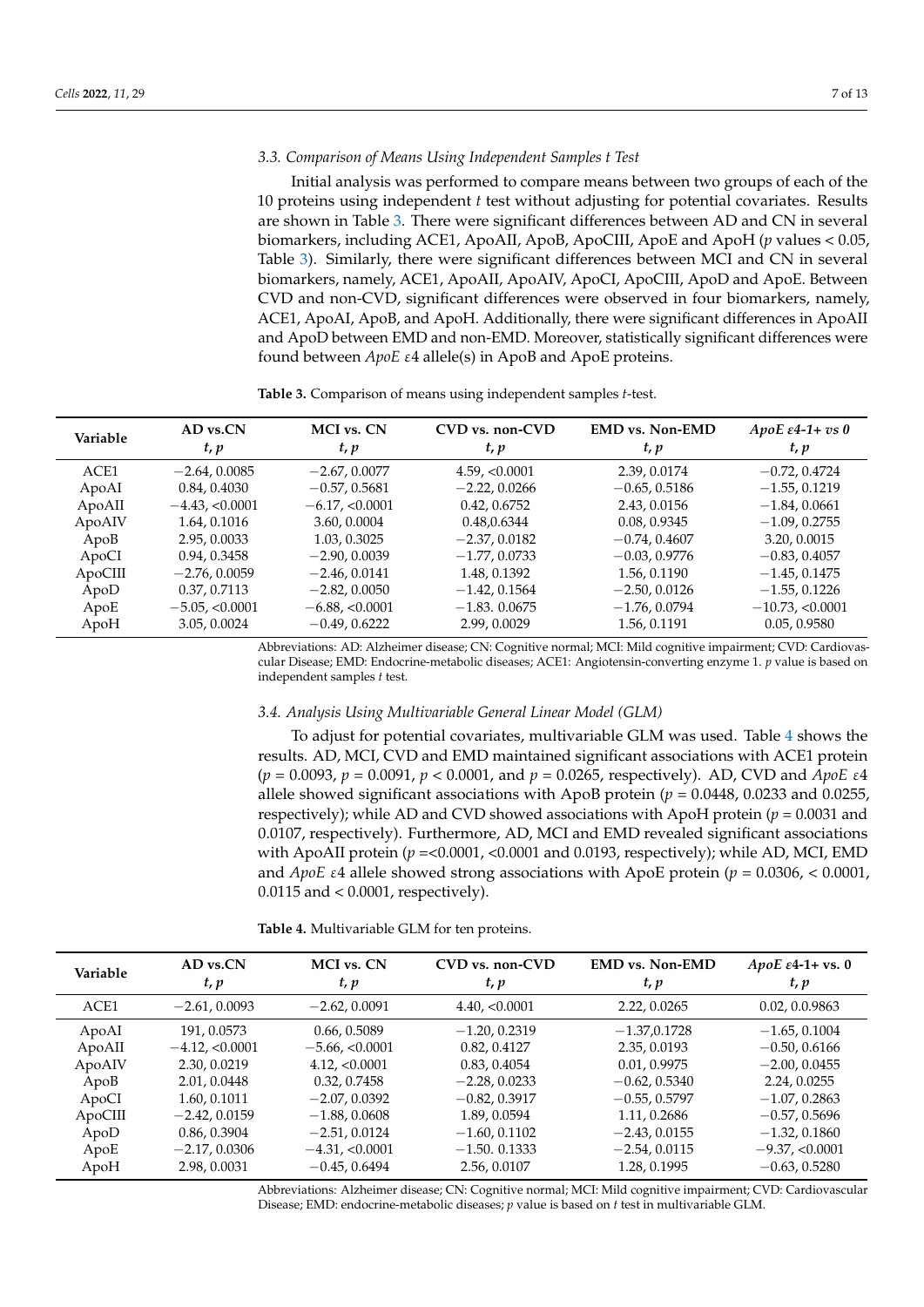## **4. Discussion**

In this study, we examined possible associations of nine APO proteins and one enzyme with three common health conditions and *ApoE* ε4 genotype. The main findings of this study include: (1) ACE1 and several APO biomarkers are associated with AD, CVD and EMD, respectively. To our knowledge, this is the first study of the potential association of the 10 biomarkers (9 APO proteins, 1 enzyme) with the three identified chronic health conditions (AD, CVD, and EMD). (2) The *ApoE* ε4 allele is associated with AD and MCI, but not directly associated with CVD and EMD. (3) The *ApoE* ε4 allele is positively associated with ApoB level and negatively associated with ApoE level in CSF.

By using a multivariable GLM, we found that ACE1 is associated with the four health conditions (AD, MCI, CVD, and EMD) after controlling for covariates. The observed inverse relationship in the association of ACE with AD and MCI in the current study is consistent with previous studies, including one that shows that ACE2 activity is significantly reduced in AD, when compared with age-matched controls from human brain samples [\[36\]](#page-11-21). ACE has been suggested to play a direct role in regulating the degradation of Aβ. An earlier cross-sectional regression analysis concluded that ACE protein level and CSF activity were significantly lower in subjects with AD, therefore strengthening the hypothesis that ACE degrades  $\text{A}\beta$  [\[21\]](#page-11-6). However, elevated ACE1 level was associated with worse processing speed and a working memory of 18 patients with AD [\[37\]](#page-11-22), which may be due to differences in sample size (e.g., a small patient population), study design, and different ACE levels (such as ACE 1 or 2). Previous findings suggest that ACE could degrade the B-amyloid. For example, the B-amyloid is one of the pathological markers for AD. The activity of ACE would depend primarily on either the insertion or deletion polymorphism of the ACE gene. The use of ACE inhibitors could slow down the progression and deterioration of cognitive functions in affected individuals [\[38\]](#page-11-23). In terms of the association of ACE with CVD, a study of soluble ACE2 showed the positive association of this biomarker with myocardial injury and neurohormonal activation, impaired diastolic function, and CVD [\[39\]](#page-11-24). A recent study suggests that higher soluble ACE2 levels were associated with significantly higher biomarkers of cardiac injury [\[39\]](#page-11-24), which supports our current findings. In terms of ACE associated with metabolic-related disorders, a previous study on 90 patients with diabetes reported that urine ACE2 might potentially function as a marker for monitoring the metabolic status [\[40\]](#page-11-25), which partially supports the current findings. However, the phenotypes of EMD in the current study are broader (including both endocrine diseases and metabolic diseases) and with a large sample size (total of 198 patients with EMD and 320 non-EMD). To the best of our knowledge, this is the first report of a positive association of ACE1 enzyme level with EMD.

Accumulated evidence, including the current findings, suggest that the *ApoE* ε4 allele is associated with AD  $[41]$ . However, there has been only a limited study of ApoE protein level in association with diseases, such as AD [\[42,](#page-12-1)[43\]](#page-12-2). The results of this current study provide additional evidence: significant inverse associations of ApoE protein levels with AD, MCI, and EMD, as well as *ApoE* ε4 allele. With respect to AD, an inverse association of ApoE protein with AD in the current study is consistent with previous reports in postmortem brain samples [\[44\]](#page-12-3). In addition, it has been well established that the ApoE protein modulates the formation of amyloid plaques and neurofibrillary tangles, and that various ApoE isoforms enhance or mitigate AD onset by clear and precise molecular mechanisms [\[42\]](#page-12-1). A recent study showed that human CSF from *APOE* ε4/ε4 carriers had a greater percentage of aggregated ApoE protein compared with CSF from *APOE*  $\epsilon$ 3/ $\epsilon$ 3 carriers [\[45\]](#page-12-4). The results of our current study and previous reports, including the accumulation of β-amyloid (Aβ) plaques [\[45\]](#page-12-4), suggest that ApoE protein plays a central role in AD pathology.

With respect to the association of *ApoE* ε4 allele and ApoE protein with CVD, the results of the current study suggest that CVD showed borderline significant association with ApoE protein (*p* = 0.0675, Table [3\)](#page-6-0), but no association with the *ApoE* ε4 allele. The results of a phenome-wide association study (PheWAS) suggest the association of *ApoE* genotypes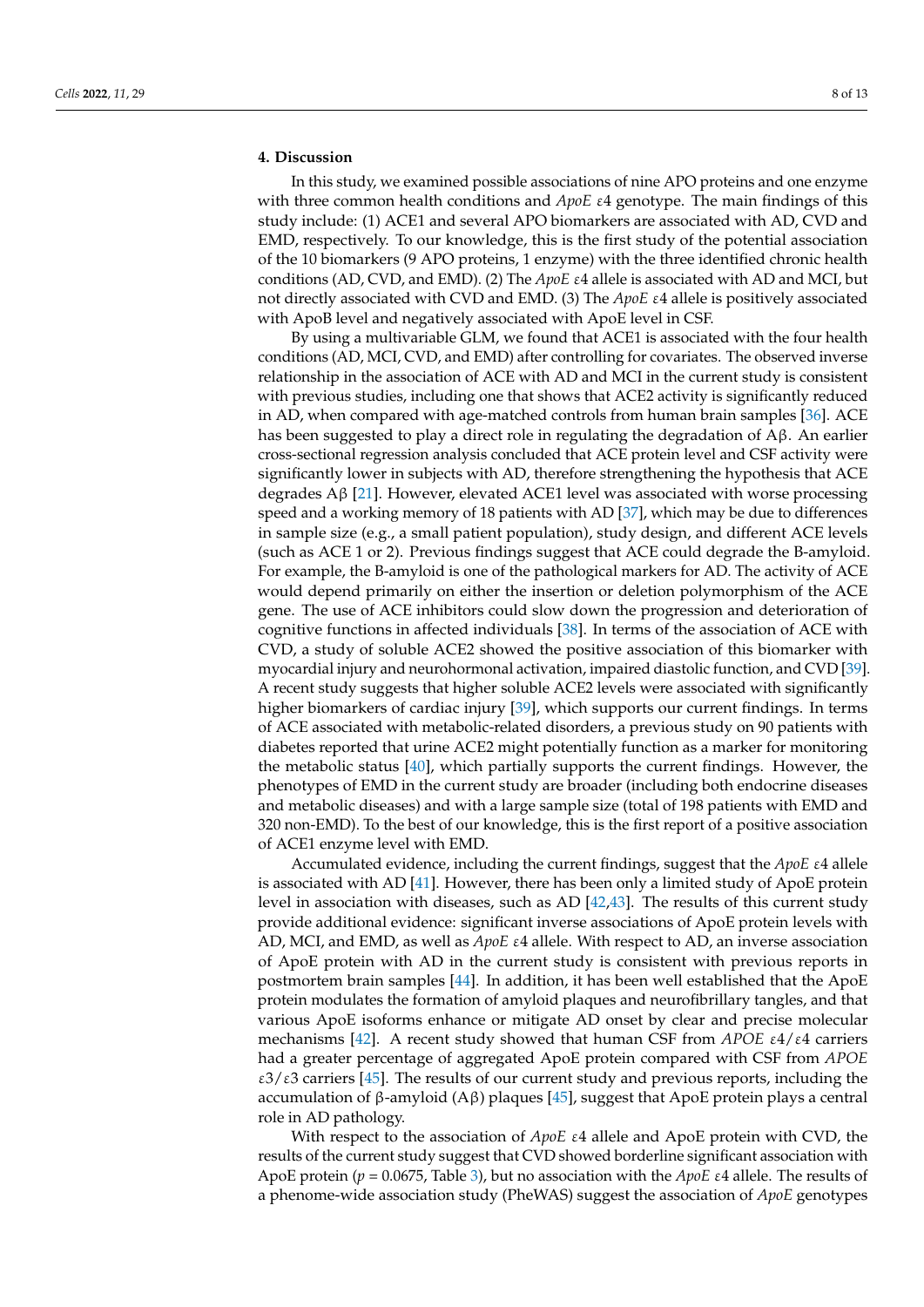with disease risks and found consistent evidence of the *ApoE* ε4 allele and an elevated risk of multiple CVD [\[2\]](#page-10-1). A second cross-sectional study with a total of 924 participants concluded that the population carrying the *ApoE* ε4 allele had an increased risk of CVD and type 2 diabetes (T2DM); additionally, these subjects manifested a higher level of lipid profiles [\[46\]](#page-12-5). However, the results of our current study did not support *ApoE* ε4 allele association with CVD, which may be due to different sample sizes, study designs, and other factors. Due to its distinct role in lipid metabolism, *ApoE* variants naturally influence cholesterol transport and homeostasis. A recent study suggested that the relation between *ApoE* ε4 and CVD can also determine the risk and prevalence of dementia; however, data have many gaps and have been deemed inconsistent [\[4\]](#page-10-3). Recent therapeutic approaches of ApoE protein targeted (from the *APOE* gene to the ApoE protein and its interactors) have been developed in animal models, which may be ready to be translated to human in the future [\[47\]](#page-12-6). The *ApoE* gene is a promising therapeutic target for those conditions, which remains investigated [\[47\]](#page-12-6). Accumulated studies demonstrate that lipid metabolism is involved in health conditions, and the ApoE protein, as a major lipid transporter, plays a key role in the pathogenesis of AD [\[43\]](#page-12-2), CVD, and EMD.

Associations of ApoB, ApoCI, ApoCIII, and ApoH were observed with AD, MCI, CVD and EMD respectively in the current study, including decreased ApoB protein level in CVD, but increased in AD, which are supported by previous studies. For instance, analyses of incident CVD events showed inverse associations with ApoB [\[48\]](#page-12-7). Another study indirectly suggests that ApoB is associated with AD, based on their observation that all participants with *ApoE* ε3/ε4 or ε4/ε4 alleles had high levels of ApoB [\[49\]](#page-12-8). However, several studies showed an increase in ApoB in CVD including one study, which suggested that elevated ApoB serum levels strongly predict early cardiovascular events [\[50\]](#page-12-9). Increasing evidence suggests that ApoB is known to be a more powerful predictor of CVD than conventional lipids [\[51](#page-12-10)[,52\]](#page-12-11). A recent study also suggests that ApoB particles drive the atherosclerotic process that leads to the precursors of clinical events [\[53\]](#page-12-12).

A considerable amount of data have highlighted that a high level of ApoCIII leads to a high cholesterol level, which may influence CVD risk; however, the results of the current study just showed borderline significant association ( $p = 0.0594$ , Table [4\)](#page-6-1). The findings of inverse association of ApoCIII with AD are supported by a previous study of patients with AD [\[54\]](#page-12-13). The results of current and previous studies suggest that individuals with low plasma levels of ApoCIII are at risk for AD. In addition, ApoAII (but not ApoAI) was significantly downregulated, and ApoAIV was upregulated in AD and MCI in the current study. From a study of different ApoA proteins, a recent meta-analysis based on 17 case-control-, two cohort-, and three combined case-control studies (a total of 207 AD and mild cognitive) showed that ApoA-I decreased in AD, while ApoAIV increased [\[55\]](#page-12-14), which partially supports the current findings. However, this study did not include ApoAII. ApoAIV was found to be upregulated in AD and MCI in our current study. More research is needed to validate the finding, since understanding how changes in cellular cholesterol levels and apolipoprotein homeostasis affect the central nervous system will offer promising novel avenues for the future treatment of neurological disorders [\[56\]](#page-12-15), such as AD. In addition, there has been limited study of ApoH in association with diseases. A genetic study suggested that ApoH polymorphism was associated with some serum lipid parameters in the two ethnic groups, and that rs1801690 near the ApoH gene might have racial/ethnic and/or gender-specificity [\[57\]](#page-12-16). The ApoH acts as a multi-functional glycoprotein in which it has been correlated with negative health outcomes due to their high heritability [\[58\]](#page-12-17). The ApoH, as a circulating protein, is bound to the lipoproteins and contributes to atherosclerotic pathways through its immunological response. One study showed that novel CSF proteins were found to have effects on the inferior and middle temporal cortex, including ApoH in 90 healthy elders [\[59\]](#page-12-18). Future validation studies to establish reliable AD biomarkers are needed.

With respect to shared biomarkers among the four conditions (AD, MCI, CVD and EMD), our study showed a strong disease association with *ApoE* ε4 allele and ApoE proteins.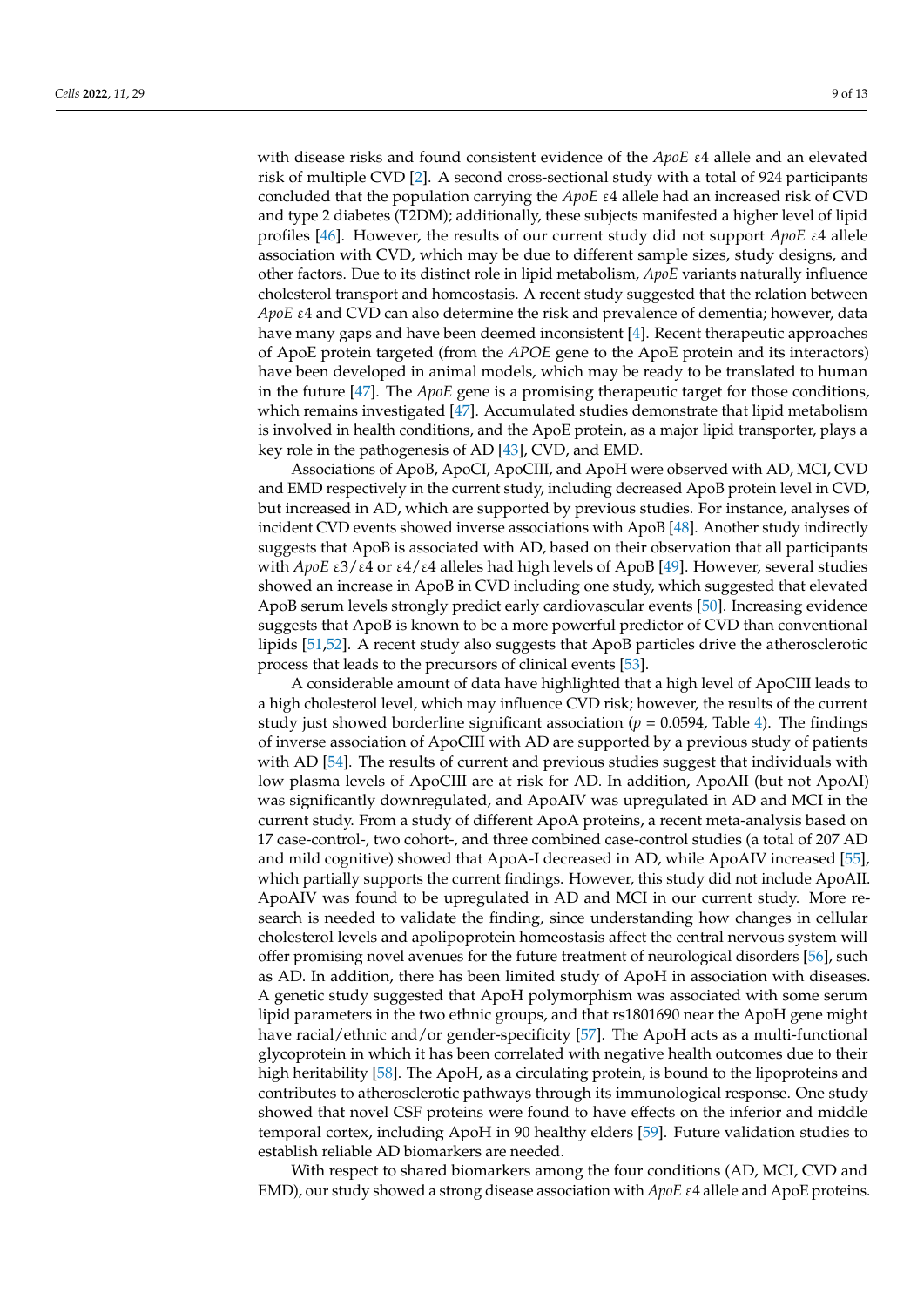AD and CVD are moderately associated with ApoH and MCI, while CVD has an inverse association with ApoD. These are new results uncovered by this work. However, *ApoE* ε4 allele and certain clinical phenotypes have been repeatedly shown to be shared by AD and CVD [\[10](#page-10-9)[,16\]](#page-11-1). Its exact mechanism is not yet known, but ApoE binds preferentially to triglyceride-rich, very low density lipoproteins, leading to the downregulation of LDL receptors, which may be involved in CVD development [\[12\]](#page-10-11). Previous studies also suggest that structure correctors are considered as a potential therapeutic approach to reduce *ApoE* ε4 pathology in both CVD and neurological disorders, including AD [\[12\]](#page-10-11).

Several factors may result in discrepancies among the findings from these studies: (1) different ethnicities, as this demographic factor could influence protein levels [\[55\]](#page-12-14), (2) different types of ACE enzymes: for example, reverse association of ACE1 level with AD in the current study; high expression levels of ACE2 observed in the brain of AD patients [\[60\]](#page-12-19), (3) different collection tubes for plasma and serum could also contribute to the variation in protein identification by mass spectrometry [\[61,](#page-12-20)[62\]](#page-12-21), (4) dissimilar protein profiles could be due differences in the sampling procedures [\[62\]](#page-12-21) and reagents, (5) different stages of AD [\[55\]](#page-12-14), CVD and EMD among different studies.

We are also aware of strengths and limitations of the present study. Strengths include (1) the comparatively moderate sample size with 109 AD, 356 MCI, 373 CVD, and 198 EMD: (2) identification of shared *ApoE* ε4 allele among AD, MCI, CVD, and EMD. To our knowledge, this is the first study on shared disease-associated allele, levels of ACE1 and nine APO proteins in association with these health conditions. Limitations of the study include (1) some patients with AD and MCI, may also suffer from other health conditions (e.g., CVD and/or EMD); (2) phenotypic heterogeneity with high variation could result in the inconclusive accentuation of biomarkers (*ApoE* ε4 allele, ACE1, and APO proteins). In the future, we will focus on more specific phenotypes, for instance, by using novel methods of the ADNI-based analysis of imaging data, such as MRIs, or of a fusion of information from both MRIs and proteomic data; (3) although we started with a moderate sample size, after further dividing to *ApoE* ε4 1+ and 0, the sample sizes could become comparatively small and, as a result, may not be adequately powered to detect genetic variants exerting smaller effects. Therefore, future large-scale studies with meta-analysis studies are needed to validate the current findings.

## **5. Conclusions**

Altogether, we have examined ten protein levels in association with AD, MCI, CVD, EMD, and *ApoE* ε4 allele. To the best of our knowledge, this is the first report of these protein levels (one ACE (namely, ACE1), and nine APOs (namely, ApoAI, ApoAII, ApoAIV, ApoB, ApoCI, ApoCIII, ApoD, ApoE, and ApoH) as biomarkers, either upregulated or downregulated for AD, CVD, and EMD, respectively. We also showed specifically shared *ApoE* ε4 allele and ApoE protein among these health conditions. In addition, shared ApoB and ApoH biomarkers in AD and CVD were identified. Further integrating the current findings could be useful for validation and/or confirmation studies to establish reliable disease biomarkers.

**Author Contributions:** Conceptualization: K.W. and C.X.; methodology: K.W., C.X. and D.A.A.; data analysis and interpretation: K.W., Y.L. and D.A.A.; investigation: K.W. and C.X.; funding acquisition, D.A.A.; writing—original draft preparation: K.W., C.X., D.G. and K.O.; writing—review and editing: all authors; supervision: K.W. and C.X. All authors have read and agreed to the published version of the manuscript.

**Funding:** This work is supported in part by funds from the US National Science Foundation (NSF: # 1920920) (D.A.A.).

**Institutional Review Board Statement:** There was an Institutional Review Board exemption for current study due to secondary data analysis. Data used in the preparation of this article were obtained from the Alzheimer's Disease Neuroimaging Initiative (ADNI) database (adni.loni.usc.edu).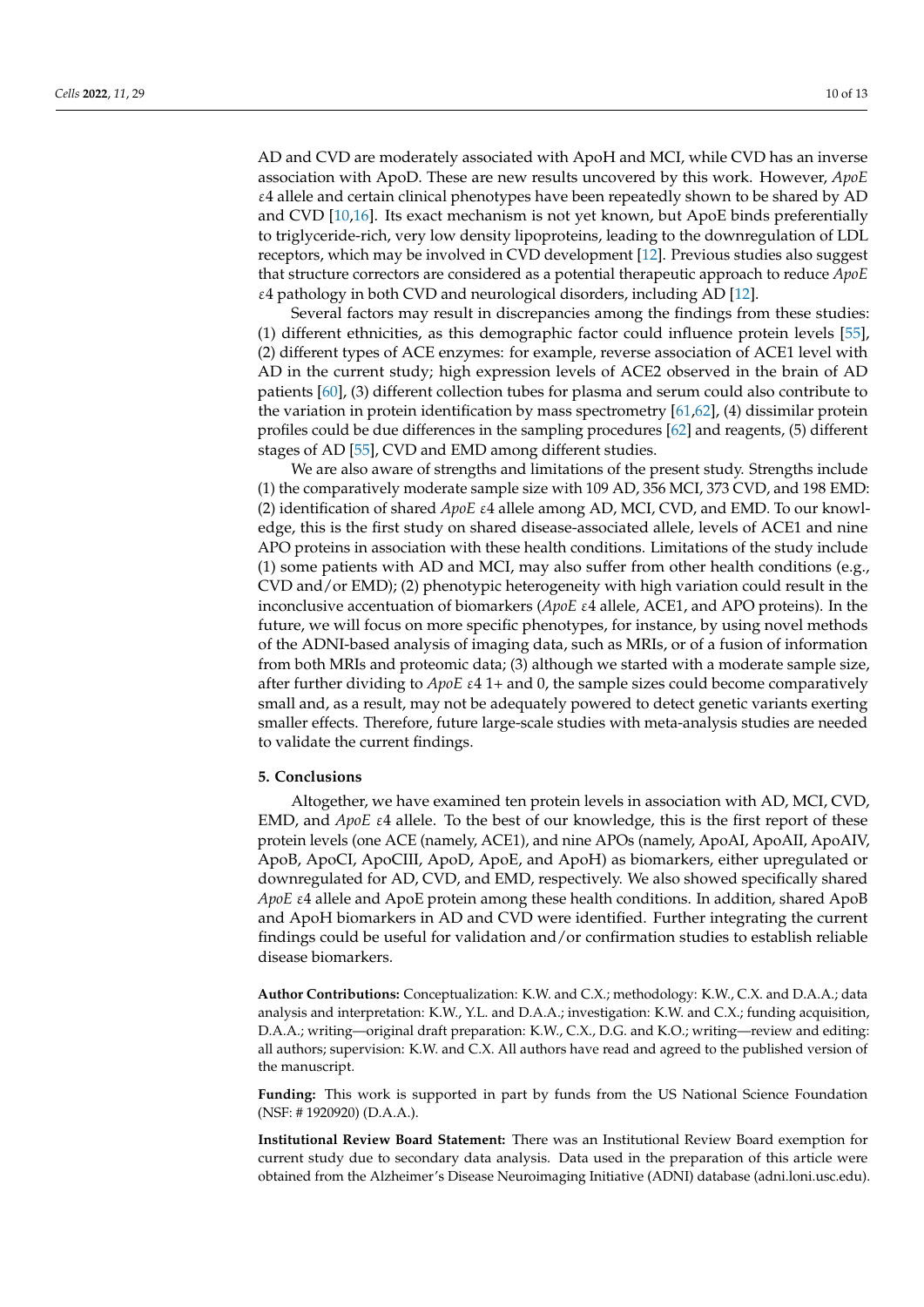**Informed Consent Statement:** Informed consent was obtained from all subjects involved in the original study. Data used in the preparation of this article were obtained from the Alzheimer's Disease Neuroimaging Initiative (ADNI) database (adni.loni.usc.edu).

**Data Availability Statement:** Data used in the preparation of this article were obtained from the Alzheimer's Disease Neuroimaging Initiative (ADNI) database (adni.loni.usc.edu).

**Acknowledgments:** The present study is a secondary data analysis. The original study and ADNI were funded by the Alzheimer's Disease Neuroimaging Initiative (ADNI) (National Institutes of Health Grant U01 AG024904) and DOD ADNI (Department of Defense award number W81XWH-12-2-0012). ADNI is funded by the National Institute on Aging, the National Institute of Biomedical Imaging and Bioengineering, and through generous contributions from the following: AbbVie, Alzheimer's Association; Alzheimer's Drug Discovery Foundation; Araclon Biotech; BioClinica, Inc.; Biogen; Bristol-Myers Squibb Company; CereSpir, Inc.; Cogstate; Eisai Inc.; Elan Pharmaceuticals, Inc.; Eli Lilly and Company; EuroImmun; F. Hoffmann-La Roche Ltd. and its affiliated company Genentech, Inc.; Fujirebio; GE Healthcare; IXICO Ltd.; Janssen Alzheimer Immunotherapy Research & Development, LLC.; Johnson & Johnson Pharmaceutical Research & Development LLC.; Lumosity; Lundbeck; Merck & Co., Inc.; Meso Scale Diagnostics, LLC.; NeuroRx Research; Neurotrack Technologies; Novartis Pharmaceuticals Corporation; Pfizer Inc.; Piramal Imaging; Servier; Takeda Pharmaceutical Company; and Transition Therapeutics. The Canadian Institutes of Health Research is providing funds to support ADNI clinical sites in Canada. Private sector contributions are facilitated by the Foundation for the National Institutes of Health [\(www.fnih.org\)](www.fnih.org). The grantee organization is the Northern California Institute for Research and Education, and the study is coordinated by the Alzheimer's Therapeutic Research Institute at the University of Southern California. ADNI data are disseminated by the Laboratory for Neuro Imaging at the University of Southern California. The investigators within the ADNI contributed to the design and implementation of ADNI and/or provided data but did not participate in analysis or writing of this report. A complete listing of ADNI investigators can be found at: [http:](http://adni.loni.usc.edu/wp-content/uploads/how_to_apply/ADNI_Acknowledgement_List.pdf) [//adni.loni.usc.edu/wp-content/uploads/how\\_to\\_apply/ADNI\\_Acknowledgement\\_List.pdf.](http://adni.loni.usc.edu/wp-content/uploads/how_to_apply/ADNI_Acknowledgement_List.pdf)

**Conflicts of Interest:** The authors declare no conflict of interest.

## **References**

- <span id="page-10-0"></span>1. Weller, J.; Budson, A. Current understanding of Alzheimer's disease diagnosis and treatment. *F1000Research* **2018**, *7*, 1161. [\[CrossRef\]](http://doi.org/10.12688/f1000research.14506.1) [\[PubMed\]](http://www.ncbi.nlm.nih.gov/pubmed/30135715)
- <span id="page-10-1"></span>2. Lumsden, A.L.; Mulugeta, A.; Zhou, A.; Hyppönen, E. Apolipoprotein E (APOE) genotype-associated disease risks: A phenomewide, registry-based, case-control study utilising the UK Biobank. *EBioMedicine* **2020**, *59*, 102954. [\[CrossRef\]](http://doi.org/10.1016/j.ebiom.2020.102954) [\[PubMed\]](http://www.ncbi.nlm.nih.gov/pubmed/32818802)
- <span id="page-10-2"></span>3. Huebbe, P.; Rimbach, G. Evolution of human apolipoprotein E (APOE) isoforms: Gene structure, protein function and interaction with dietary factors. *Ageing Res. Rev.* **2017**, *37*, 146–161. [\[CrossRef\]](http://doi.org/10.1016/j.arr.2017.06.002) [\[PubMed\]](http://www.ncbi.nlm.nih.gov/pubmed/28647612)
- <span id="page-10-3"></span>4. Kang, J.H.; Logroscino, G.; De Vivo, I.; Hunter, D.; Grodstein, F. Apolipoprotein E, cardiovascular disease and cognitive function in aging women. *Neurobiol. Aging* **2005**, *26*, 475–484. [\[CrossRef\]](http://doi.org/10.1016/j.neurobiolaging.2004.05.003)
- <span id="page-10-4"></span>5. Phillips, M.C. Apolipoprotein E isoforms and lipoprotein metabolism. *IUBMB Life* **2014**, *66*, 616–623. [\[CrossRef\]](http://doi.org/10.1002/iub.1314)
- <span id="page-10-5"></span>6. Riedel, B.C.; Thompson, P.M.; Brinton, R.D. Age, APOE and sex: Triad of risk of Alzheimer's disease. *J. Steroid. Biochem. Mol. Biol.* **2016**, *160*, 134–147. [\[CrossRef\]](http://doi.org/10.1016/j.jsbmb.2016.03.012)
- <span id="page-10-6"></span>7. Wolf, A.B.; Caselli, R.J.; Reiman, E.M.; Valla, J. APOE and neuroenergetics: An emerging paradigm in Alzheimer's disease. *Neurobiol. Aging* **2013**, *34*, 1007–1017. [\[CrossRef\]](http://doi.org/10.1016/j.neurobiolaging.2012.10.011)
- <span id="page-10-7"></span>8. Huang, Y.; Mahley, R.W. Apolipoprotein E: Structure and function in lipid metabolism, neurobiology, and Alzheimer's diseases. *Neurobiol. Dis.* **2014**, *72*, 3–12. [\[CrossRef\]](http://doi.org/10.1016/j.nbd.2014.08.025)
- <span id="page-10-8"></span>9. Getz, G.; Reardon, C. Apoprotein E and Reverse Cholesterol Transport. *Int. J. Mol. Sci.* **2018**, *19*, 3479. [\[CrossRef\]](http://doi.org/10.3390/ijms19113479)
- <span id="page-10-9"></span>10. Mur, J.; McCartney, D.L.; Walker, R.M.; Campbell, A.; Bermingham, M.L.; Morris, S.W.; Porteous, D.J.; McIntosh, A.M.; Deary, I.J.; Evans, K.L.; et al. DNA methylation in APOE: The relationship with Alzheimer's and with cardiovascular health. *Alzheimer's Dement. Transl. Res. Clin. Interv.* **2020**, *6*, e12026. [\[CrossRef\]](http://doi.org/10.1002/trc2.12026)
- <span id="page-10-10"></span>11. Langsted, A.; Freiberg, J.J.; Nordestgaard, B.G. Fasting and Nonfasting Lipid Levels. *Circulation* **2008**, *118*, 2047–2056. [\[CrossRef\]](http://doi.org/10.1161/CIRCULATIONAHA.108.804146)
- <span id="page-10-11"></span>12. Mahley, R.W. Apolipoprotein E: From cardiovascular disease to neurodegenerative disorders. *J. Mol. Med.* **2016**, *94*, 739–746. [\[CrossRef\]](http://doi.org/10.1007/s00109-016-1427-y)
- <span id="page-10-12"></span>13. Dominiczak, M.H.; Caslake, M.J. Apolipoproteins: Metabolic role and clinical biochemistry applications. *Ann. Clin. Biochem. Int. J. Lab. Med.* **2011**, *48*, 498–515. [\[CrossRef\]](http://doi.org/10.1258/acb.2011.011111)
- <span id="page-10-13"></span>14. Davel, A.P.; Wenceslau, C.F.; Akamine, E.H.; Xavier, F.E.; Couto, G.K.; Oliveira, H.T.; Rossoni, L.V. Endothelial dysfunction in cardiovascular and endocrine-metabolic diseases: An update. *Braz. J. Med. Biol. Res.* **2011**, *44*, 920–932. [\[CrossRef\]](http://doi.org/10.1590/S0100-879X2011007500104)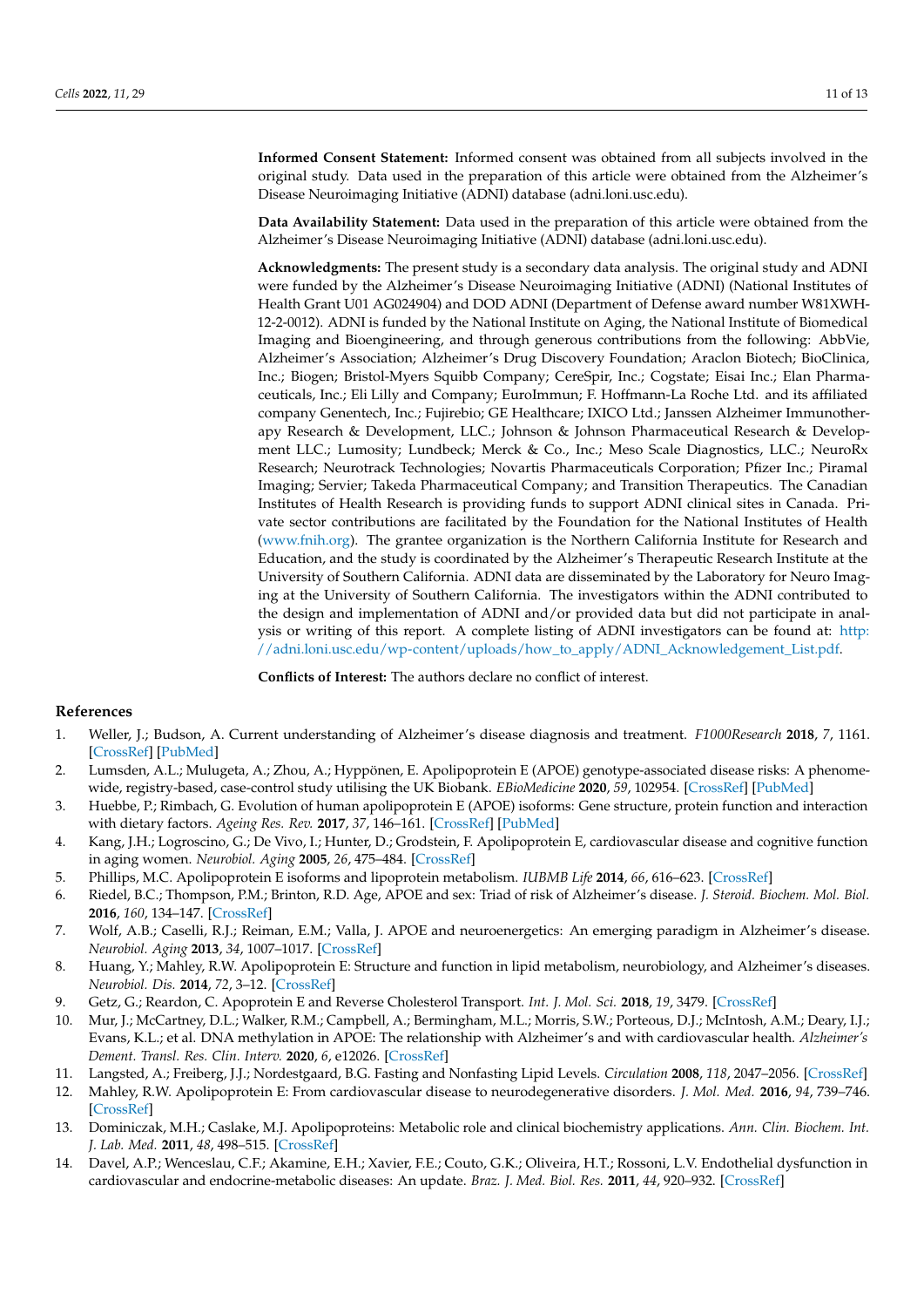- <span id="page-11-0"></span>15. Chang, T.-Y.; Yamauchi, Y.; Hasan, M.T.; Chang, C. Cellular cholesterol homeostasis and Alzheimer's disease. *J. Lipid Res.* **2017**, *58*, 2239–2254. [\[CrossRef\]](http://doi.org/10.1194/jlr.R075630)
- <span id="page-11-1"></span>16. Belloy, M.E.; Napolioni, V.; Greicius, M.D. A Quarter Century of APOE and Alzheimer's Disease: Progress to Date and the Path Forward. *Neuron* **2019**, *101*, 820–838. [\[CrossRef\]](http://doi.org/10.1016/j.neuron.2019.01.056)
- <span id="page-11-2"></span>17. Kotze, M.J.; Van Rensburg, S.J. Pathology supported genetic testing and treatment of cardiovascular disease in middle age for prevention of Alzheimer's disease. *Metab. Brain. Dis.* **2012**, *27*, 255–266. [\[CrossRef\]](http://doi.org/10.1007/s11011-012-9296-8)
- <span id="page-11-3"></span>18. Levi, O.; Dolev, I.; Belinson, H.; Michaelson, D.M. Intraneuronal amyloid-β plays a role in mediating the synergistic pathological effects of apoE4 and environmental stimulation. *J. Neurochem.* **2007**, *103*, 1031–1040. [\[CrossRef\]](http://doi.org/10.1111/j.1471-4159.2007.04810.x)
- <span id="page-11-4"></span>19. Martins, I.J.; Hone, E.; Foster, J.K.; Sünram-Lea, S.I.; Gnjec, A.; Fuller, S.J.; Nolan, D.; Gandy, S.E.; Martins, R.N. Apolipoprotein E, cholesterol metabolism, diabetes, and the convergence of risk factors for Alzheimer's disease and cardiovascular disease. *Mol. Psychiatry* **2006**, *11*, 721–736. [\[CrossRef\]](http://doi.org/10.1038/sj.mp.4001854)
- <span id="page-11-5"></span>20. Greenberg, S.M.; Bacskai, B.J.; Hernandez-Guillamon, M.; Pruzin, J.; Sperling, R.; Van Veluw, S.J. Cerebral amyloid angiopathy and Alzheimer disease—One peptide, two pathways. *Nat. Rev. Neurol.* **2020**, *16*, 30–42. [\[CrossRef\]](http://doi.org/10.1038/s41582-019-0281-2)
- <span id="page-11-6"></span>21. Jochemsen, H.M.; Teunissen, C.E.; Ashby, E.L.; Van der Flier, W.M.; Jones, R.E.; Geerlings, M.I.; Scheltens, P.; Kehoe, P.G.; Muller, M. The association of angiotensin-converting enzyme with biomarkers for Alzheimer's disease. *Alzheimers Res.* **2014**, *6*, 27. [\[CrossRef\]](http://doi.org/10.1186/alzrt257)
- <span id="page-11-7"></span>22. Rusek, M.; Pluta, R.; Ułamek-Kozioł, M.; Czuczwar, S.J. Ketogenic Diet in Alzheimer's Disease. *Int. J. Mol. Sci.* **2019**, *20*, 3892. [\[CrossRef\]](http://doi.org/10.3390/ijms20163892)
- <span id="page-11-8"></span>23. Nakamura, A.; Kaneko, N.; Villemagne, V.L.; Kato, T.; Doecke, J.; Doré, V.; Fowler, C.; Li, Q.-X.; Martins, R.; Rowe, C.; et al. High performance plasma amyloid-β biomarkers for Alzheimer's disease. *Nature* **2018**, *554*, 249–254. [\[CrossRef\]](http://doi.org/10.1038/nature25456)
- <span id="page-11-9"></span>24. Poirier, J. Apolipoprotein E and Alzheimer's Disease A Role in Amyloid Catabolism. *Ann. N. Y. Acad. Sci.* **2006**, *924*, 81–90. [\[CrossRef\]](http://doi.org/10.1111/j.1749-6632.2000.tb05564.x)
- <span id="page-11-10"></span>25. Dlugosz, P.; Nimpf, J. The Reelin Receptors Apolipoprotein E receptor 2 (ApoER2) and VLDL Receptor. *Int. J. Mol. Sci.* **2018**, *19*, 3090. [\[CrossRef\]](http://doi.org/10.3390/ijms19103090)
- <span id="page-11-11"></span>26. Isbir, T.; Agaçhan, B.; Yilmaz, H.; Aydin, M.; Kara, I.; Eker, D.; Eker, E. Interaction between apolipoprotein-E and angiotensinconverting enzyme genotype in Alzheimer's disease. *Am. J. Alzheimer's Dis. Other Dement.* **2001**, *16*, 205–210. [\[CrossRef\]](http://doi.org/10.1177/153331750101600407)
- <span id="page-11-12"></span>27. Arpa, A.; Del Ser, T.; Goda, G.; Barba, R.; Bornstein, B. Apolipoprotein E, angiotensin-converting enzyme and  $\alpha$ -1antichymotrypsin genotypes are not associated with post-stroke dementia. *J. Neurol. Sci.* **2003**, *210*, 77–82. [\[CrossRef\]](http://doi.org/10.1016/S0022-510X(03)00026-1)
- <span id="page-11-13"></span>28. Qiu, W.W.Q.; Lai, A.; Mon, T.; Mwamburi, M.; Taylor, W.; Rosenzweig, J.; Kowall, N.; Stern, R.; Zhu, H.; Steffens, D.C. Angiotensin Converting Enzyme Inhibitors and Alzheimer Disease in the Presence of the Apolipoprotein E4 Allele. *Am. J. Geriatr. Psychiatry* **2014**, *22*, 177–185. [\[CrossRef\]](http://doi.org/10.1016/j.jagp.2012.08.017)
- <span id="page-11-14"></span>29. Renee Ruhaak, L.; Van Der Laarse, A.; Cobbaert, C.M. Apolipoprotein profiling as a personalized approach to the diagnosis and treatment of dyslipidaemia. *Ann. Clin. Biochem. Int. J. Lab. Med.* **2019**, *56*, 338–356. [\[CrossRef\]](http://doi.org/10.1177/0004563219827620)
- <span id="page-11-15"></span>30. Tamburus, N.Y.; Verlengia, R.; Kunz, V.C.; César, M.C.; Silva, E. Apolipoprotein B and angiotensin-converting enzyme polymorphisms and aerobic interval training: Randomized controlled trial in coronary artery disease patients. *Braz. J. Med. Biol. Res.* **2018**, *51*. [\[CrossRef\]](http://doi.org/10.1590/1414-431x20186944)
- <span id="page-11-16"></span>31. De Vries, M.A.; Van Santen, S.S.; Klop, B.; Van Der Meulen, N.; Van Vliet, M.; Van De Geijn, G.-J.M.; Van Der Zwan-Van Beek, E.M.; Birnie, E.; Liem, A.H.; De Herder, W.W.; et al. Erythrocyte-bound apolipoprotein B in atherosclerosis and mortality. *Eur. J. Clin. Investig.* **2017**, *47*, 289–296. [\[CrossRef\]](http://doi.org/10.1111/eci.12728) [\[PubMed\]](http://www.ncbi.nlm.nih.gov/pubmed/28144944)
- <span id="page-11-17"></span>32. Hwang, Y.-C.; Ahn, H.-Y.; Han, K.H.; Park, S.-W.; Park, C.-Y. Prediction of future cardiovascular disease with an equation to estimate apolipoprotein B in patients with high cardiovascular risk: An analysis from the TNT and IDEAL study. *Lipids Health Dis.* **2017**, *16*, 158. [\[CrossRef\]](http://doi.org/10.1186/s12944-017-0549-8) [\[PubMed\]](http://www.ncbi.nlm.nih.gov/pubmed/28830468)
- <span id="page-11-18"></span>33. McKhann, G.; Drachman, D.; Folstein, M.; Katzman, R.; Price, D.; Stadlan, E.M. Clinical diagnosis of Alzheimer's disease: Report of the NINCDS-ADRDA Work Group under the auspices of Department of Health and Human Services Task Force on Alzheimer's Disease. *Neurology* **1984**, *34*, 939–944. [\[CrossRef\]](http://doi.org/10.1212/WNL.34.7.939) [\[PubMed\]](http://www.ncbi.nlm.nih.gov/pubmed/6610841)
- <span id="page-11-19"></span>34. Iglewicz, B.; Hoaglin, D. The ASQC Basic References in Quality Control: Statistics Techniques. In *How Detect Handle Outliers*; Mykyta, E.F., Ed.; ASQC Quality Press: Milwaukee, WI, USA, 1993; Volume 16.
- <span id="page-11-20"></span>35. Aggarwal, V.; Kosian, S. *Feature Selection and Dimension Reduction Techniques in SAS*; EXL Service: New York, NY, USA, 2011.
- <span id="page-11-21"></span>36. Kehoe, P.G.; Wong, S.; Al Mulhim, N.; Palmer, L.E.; Miners, J.S. Angiotensin-converting enzyme 2 is reduced in Alzheimer's disease in association with increasing amyloid-β and tau pathology. *Alzheimer's Res. Ther.* **2016**, *8*, 50. [\[CrossRef\]](http://doi.org/10.1186/s13195-016-0217-7)
- <span id="page-11-22"></span>37. Yasar, S.; Varma, V.R.; Harris, G.C.; Carlson, M.C. Associations of Angiotensin Converting Enzyme-1 and Angiotensin II Blood Levels and Cognitive Function. *J. Alzheimer's Dis.* **2018**, *63*, 655–664. [\[CrossRef\]](http://doi.org/10.3233/JAD-170944)
- <span id="page-11-23"></span>38. Yang, Y.-H.; Liu, C.-K. Angiotensin-Converting Enzyme Gene in Alzheimer's Disease. *Tohoku. J. Exp. Med.* **2008**, *215*, 295–298. [\[CrossRef\]](http://doi.org/10.1620/tjem.215.295)
- <span id="page-11-24"></span>39. Hussain, A.; Tang, O.; Sun, C.; Jia, X.; Selvin, E.; Nambi, V.; Folsom, A.; Heiss, G.; Zannad, F.; Mosley, T.; et al. Soluble Angiotensin-Converting Enzyme 2, Cardiac Biomarkers, Structure, and Function, and Cardiovascular Events (from the Atherosclerosis Risk in Communities Study). *Am. J. Cardiol.* **2021**, *146*, 15–21. [\[CrossRef\]](http://doi.org/10.1016/j.amjcard.2021.01.017)
- <span id="page-11-25"></span>40. Liang, Y.; Deng, H.; Bi, S.; Cui, Z.; Lata, A.; Zheng, D.; Wang, Y. Urinary angiotensin converting enzyme 2 increases in patients with type 2 diabetic mellitus. *Kidney Blood Press. Res.* **2015**, *40*, 101–110. [\[CrossRef\]](http://doi.org/10.1159/000368486)